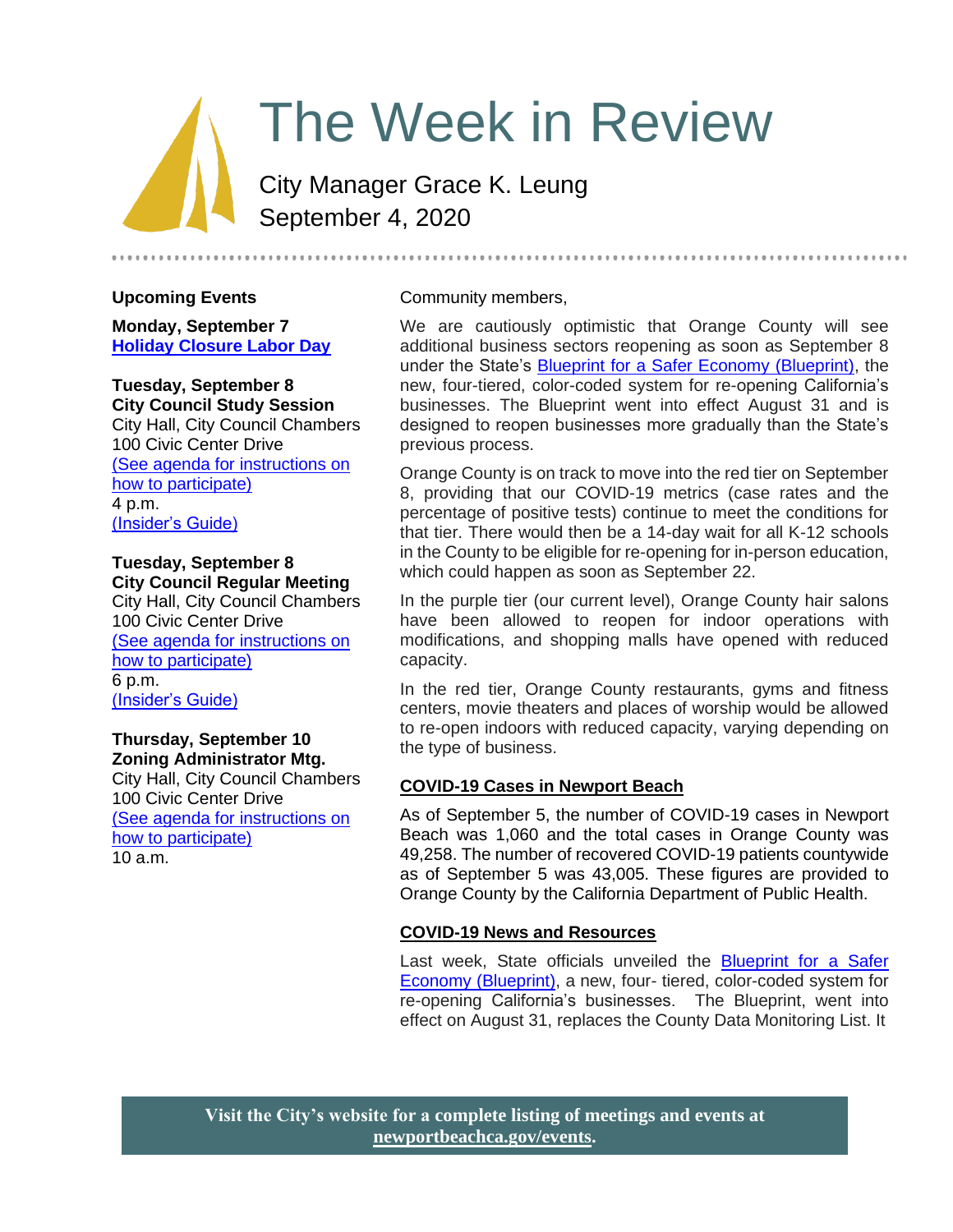includes revised criteria and timelines and is designed to reopen businesses more gradually than the State's previous process.

Counties will move through each of the four tiers based on two key metrics: case rates and the percentage of positive tests. Moving from tier to tier will require a 21-day wait time and counties will be required to meet the metrics for the next tier for two weeks in a row.

The State's "COVID-19 Employer Playbook" includes guidance for workplace safety, best practices for an outbreak, testing information for employees, and more. The document, [available](https://files.covid19.ca.gov/pdf/employer-playbook-for-safe-reopening--en.pdf)  [at this link,](https://files.covid19.ca.gov/pdf/employer-playbook-for-safe-reopening--en.pdf) provides useful information for business and industry to slow the transmission of COVID-19 and prepare for cases among employees.

The County of Orange continues to add new COVID-19 data and information to its website at [https://occovid19.ochealthinfo.com/coronavirus-in-oc.](https://occovid19.ochealthinfo.com/coronavirus-in-oc) The County of Orange Healthcare Agency's COVID-19 Hotline can be reached at (714) 834-2000, or by email at, [Eteam@ochca.com.](mailto:Eteam@ochca.com) County staff monitors the hotline and email box and answers questions about industry reopening and activity resumption, current guidance and more.

The County also maintains a growing list of FDA-approved testing sites for County residents who are showing symptoms of COVID-19. If you are showing symptoms, please contact your healthcare provider for testing information first. If you do not have a healthcare provider, visit <https://occovid19.ochealthinfo.com/covid-19-testing-and-screening> for testing information. The SOS Health Center in Newport Beach is an approved community testing site. Call (949) 270-2100 for an appointment.

Please visit [newportbeachca.gov/covid19](https://www.newportbeachca.gov/how-do-i/find/disaster-preparedness-information/disease-outbreak/-fsiteid-1) for the latest City news and useful web resources, including information about the federal, state, and county resources available to help small [businesses](https://www.newportbeachca.gov/government/departments/city-manager/economic-development/small-business-support) and [workers](https://www.newportbeachca.gov/government/departments/city-manager/economic-development/support-for-employees) that have been financially impacted. We also have a [page of free](https://www.newportbeachca.gov/government/departments/city-manager/economic-development/small-business-support/business-employee-resources)  [resources](https://www.newportbeachca.gov/government/departments/city-manager/economic-development/small-business-support/business-employee-resources) available through the Newport Beach Public Library and local organizations like SCORE, including online learning and business databases. You can also follow the City on [Facebook,](https://www.facebook.com/pg/CityofNewportBeach) [Twitter](https://twitter.com/newportbeachgov) and [Instagram,](https://www.instagram.com/cityofnewportbeach/) and look for alerts from our City staff on [Nextdoor.](https://nextdoor.com/agency/city-of-newport-beach/?i=ltdytbjdbdkntfqttgcm)

#### **Connect SoCal and Regional Housing Needs Assessment (RHNA) Update**

On September 3, 2020, the Regional Council of the Southern California Association of Governments (SCAG) took action to approve the 2020-2045 Regional Transportation Plan/Sustainable Communities Strategy (Connect SoCal Plan). Connect SoCal is a long-range vision that builds upon and expands land use and transportation strategies established over several planning cycles to increase mobility options and achieve a more sustainable growth pattern within the counties of Imperial, Los Angeles, Orange, Riverside, San Bernardino and Ventura.

SCAG's adopted Regional Housing Needs Assessment (RHNA) Allocation Methodology relies upon the final Connect SoCal Plan data. As a result of some minor revisions to the Connect SoCal Plan, the City's Draft RHNA Allocation increased slightly from prior estimates of 4,832 to 4,834 housing units that Newport Beach will have to plan for in the upcoming  $6<sup>th</sup>$  Cycle Housing Element Update (2021-2029 Planning Period).

As previously reported, the City of Newport Beach is preparing to appeal this large allocation in hopes of receiving a more realistic and obtainable housing target. The RHNA appeals process will begin on September 11 with the deadline for filing an appeal concluding on October 26, at 5 p.m. After the submission deadline, SCAG will notify affected jurisdictions and make all appeals available for a 45-day review and comment period. SCAG will then hold public hearings on each appeal. Any housing units resulting from successful appeals will then be reallocated back to other jurisdictions in the SCAG region based on a formula. For additional information regarding the RHNA Appeals Procedure, please [click here.](http://scag.ca.gov/programs/Documents/RHNA/RHNA-Adopted-Appeals-Procedures.pdf)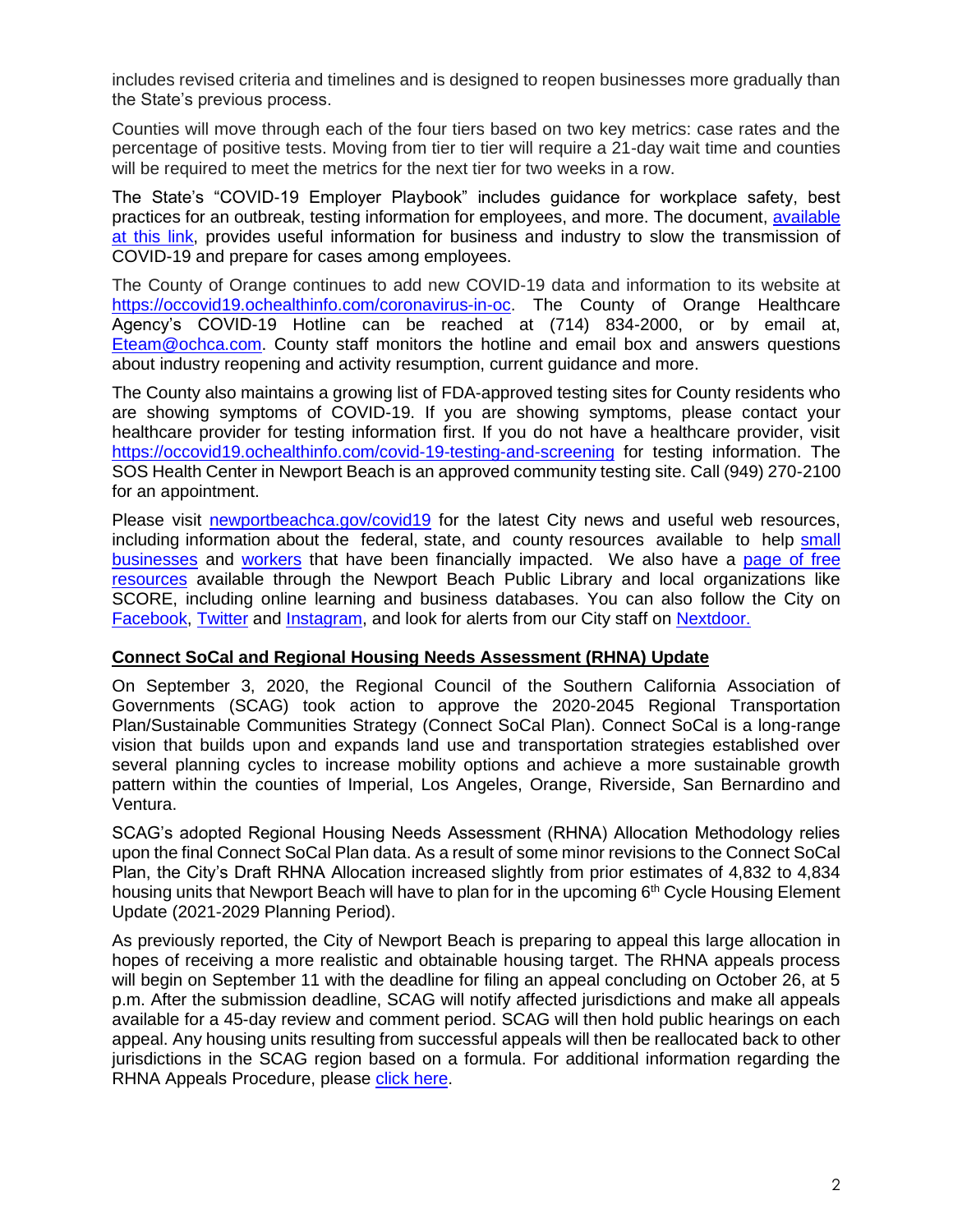# **National Flood Insurance Program Rating**

The City of Newport Beach participates in the National Flood Insurance Program (NFIP) by maintaining and improving flood mitigation measures, on City properties, and newly constructed or substantially improved private properties located within a Special Flood Hazard Area. The City recently completed its annual Community Rating System recertification within the NFIP and maintained a class rating of 7. This rating enables Newport Beach residents to receive a 15 percent discount in flood insurance premiums.

# **Junior Lifeguard Program**

The 2020 Newport Beach Junior Lifeguard Program (NBJG) just completed its 36<sup>th</sup> year. Led by Lifeguard Training Captain, Mike Ure with support from 64 seasonal lifeguards and staff, the 2020 NBJG Program hosted 1,176 participants across Newport's eight miles of beaches.

The oldest age group (ages 14 and 15) engaged in the full 7-week program from June 23 through August 6 at the Newport Pier. Over the 7-week period, the 123 participants ran over 80 miles on land and swam over 20 miles in the ocean.

The other 1,053 Junior Lifeguards (ages 9 to 13) participated in a shorter 5-week program from July 14 through August 13. Thanks to the Recreation & Senior Services Department for graciously hosting the 12 and 13 year-old division, we were able to create smaller groups and spread the program out between the Junior Lifeguard Headquarters location and Marina Park. These Junior Lifeguards developed their water skills and ocean confidence and emerged with stronger capabilities for having a safe, fun time at the beach.

Following the program, numerous JG families expressed appreciation to the Lifeguards and City leadership for holding the program under these challenging circumstances.

## **Big Canyon Habitat Restoration Update**

The City of Newport Beach has kicked off a new phase of the Big Canyon Restoration Project that will, among other benefits, remove invasive, non-native trees and shrubs and replace them with a diverse array of native species to create a thriving, natural wildlife habitat. The current phase addresses 11.2 acres of the 60-acre Big Canyon Nature Park, and focuses on restoring native habitat in an area degraded by invasive, non-native species. It is expected to take about four months to complete.

The work in this phase includes:

- Removing and clearing non-native Brazilian pepper trees, including the root systems, from a 6-acre area.
- Selectively removing pepper trees and other non-native species from a 2.4-acre area that also contains native species (which will be preserved).
- Grading and stabilizing parts of Big Canyon Creek to improve water flow and the connection to Upper Newport Bay.
- Restoring a small pond that typically holds stagnant water and creates a breeding ground for mosquitoes. The pond will be connected to Big Canyon Creek to improve water flow and eliminate stagnation.
- Establishing a mosaic of coastal, native plant communities. This includes coastal riparian, alkali meadow and upland transitional scrub habitats.

The project has been carefully designed to avoid impacts to native habitat in the area, including federally protected wetlands. However, there will be a substantial amount of construction activity to clear the pepper trees and other non-native plants and remove the root systems to prevent regrowth. The Big Canyon restoration effort has taken many years to design and fund, in partnership with such groups as the Newport Bay Conservancy, Ocean Protection Council, California State Coastal Conservancy, California Department of Fish & Wildlife, and US Fish and Wildlife Service.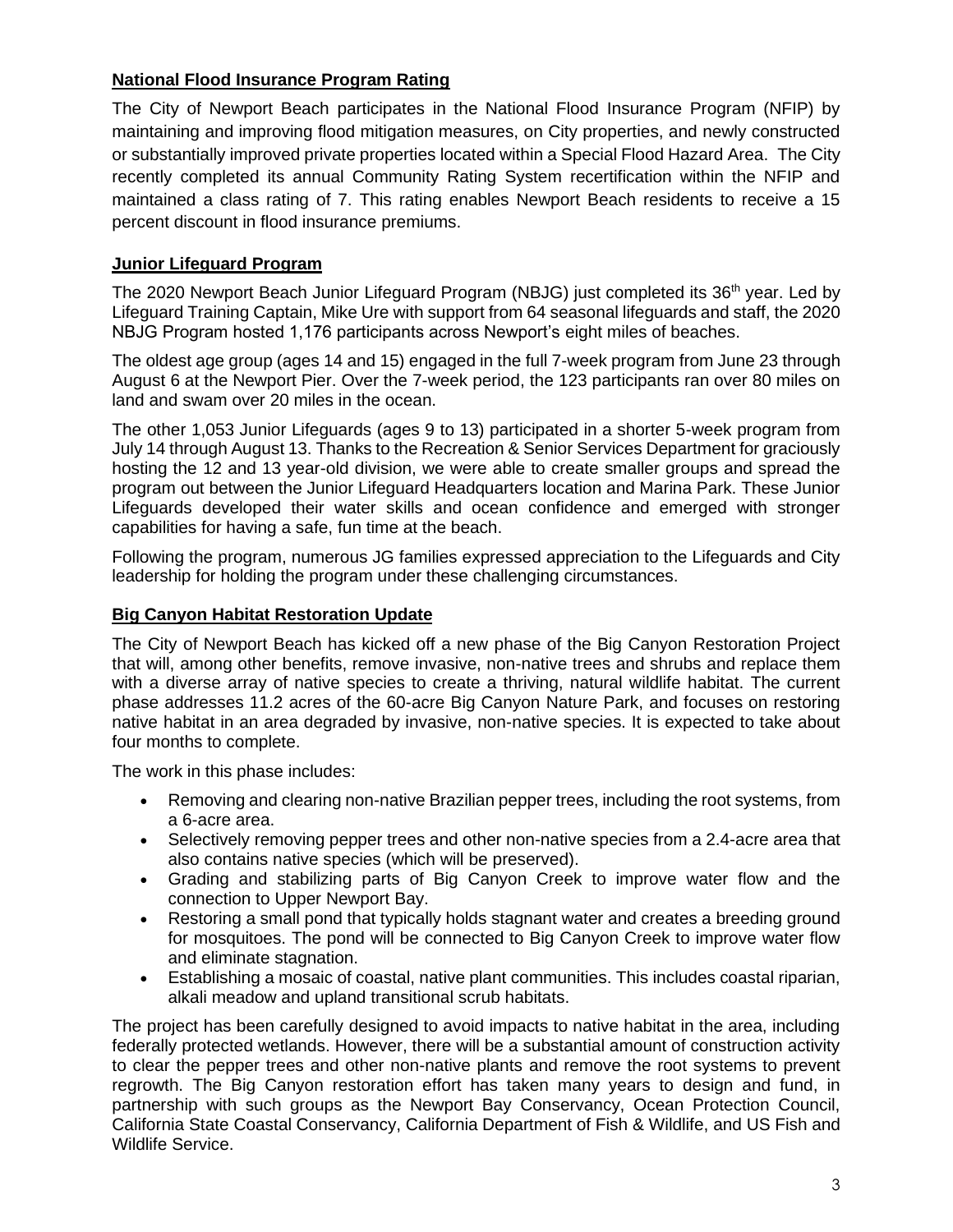#### **Bonita Canyon Drive / Ford Road Pavement Rehabilitation**

The Bonita Canyon Drive and Ford Road Pavement Rehabilitation project is substantially complete. The City's contractor, R.J. Noble Company, finished repaving the roadway in August 2020, which includes Ford Road from Jamboree Road to MacArthur Boulevard, and Bonita Canyon Drive from MacArthur Boulevard to State Route 73. Since finishing the paving operation, R.J. Noble Company has been completing other auxiliary items of work, such as installing new traffic signing and fresh traffic striping. This project was completed ahead of schedule and under budget. The unusually light traffic volume (due to the COVID-19 pandemic) allowed the contractor to complete this project with minimal traffic delays. The Public Works Department greatly appreciates the public's patience during construction and hopes everyone is enjoying the new smooth and quiet asphalt concrete pavement.

## **Twice the Fall Fun!**

Fall program registration opened on September 1, with 700 participants enrolled in the first two days! Recreation and Senior Services is offering over a 100 in-person outdoor programs and online classes for families of all ages and interests. The community's response has been overwhelmingly enthusiastic about this season's variety of program offerings in a safe and fun environment.

Some trending favorites include surfing, adult and youth tennis, preschool classes, karate and theatre. And new this fall is "Rec Recess" which was created for students to take a break from distance learning with in person recreation programs. We have a variety of classes in the area of athletics, art, dance, language, science and water sports to keep your kids having fun all week long. To find out more information and to register, visit www.newportbeachca.gov/recreation. Don't delay as programs are filling quickly. Let's have some fun Newport Beach!

#### **Homelessness Update**

Addressing homelessness continues to be a priority in the City's ongoing COVID-19 response, working closely with contractor City Net and regional partners throughout the county and state. Recently, people in Newport Beach experiencing homelessness have been placed in motels through Project Roomkey, a state initiative to provide shelter during COVID-19. Newport Beach staff and City Net staff are collaborating with the Illumination Foundation, a local non-profit agency working with the state to facilitate Project Roomkey.

Success Stories

- In August, 22 military veterans and their families were housed through the County's Coordinated Entry System. The Coordinated Entry System manages a roster of eligible veterans and confers with service providers, such as City Net, to match veterans with housing opportunities.
- Staff helped a woman who has experienced homelessness in Newport Beach for 15 years obtain a housing voucher through the Orange County Housing Authority's Mainstream Voucher Program. City Net staff is providing housing navigation services to locate and certify an apartment for her to utilize the voucher. The Orange County Housing Authority, in partnership with the Orange County Healthcare Agency, was awarded funding through the Housing and Urban Development department (HUD) to provide rental assistance to non-elderly people experiencing homelessness with disabilities.
- City Net staff collaborated with American Family Housing to obtain a housing voucher for a woman staying by the Newport Pier. The Orange County Housing Authority appointed a case manager from American Family Housing to guide the woman through the voucher and housing process. American Family Housing, established in Santa Ana in 1985, assists low-income and homeless people in Southern California with accessing housing, food, and clothing.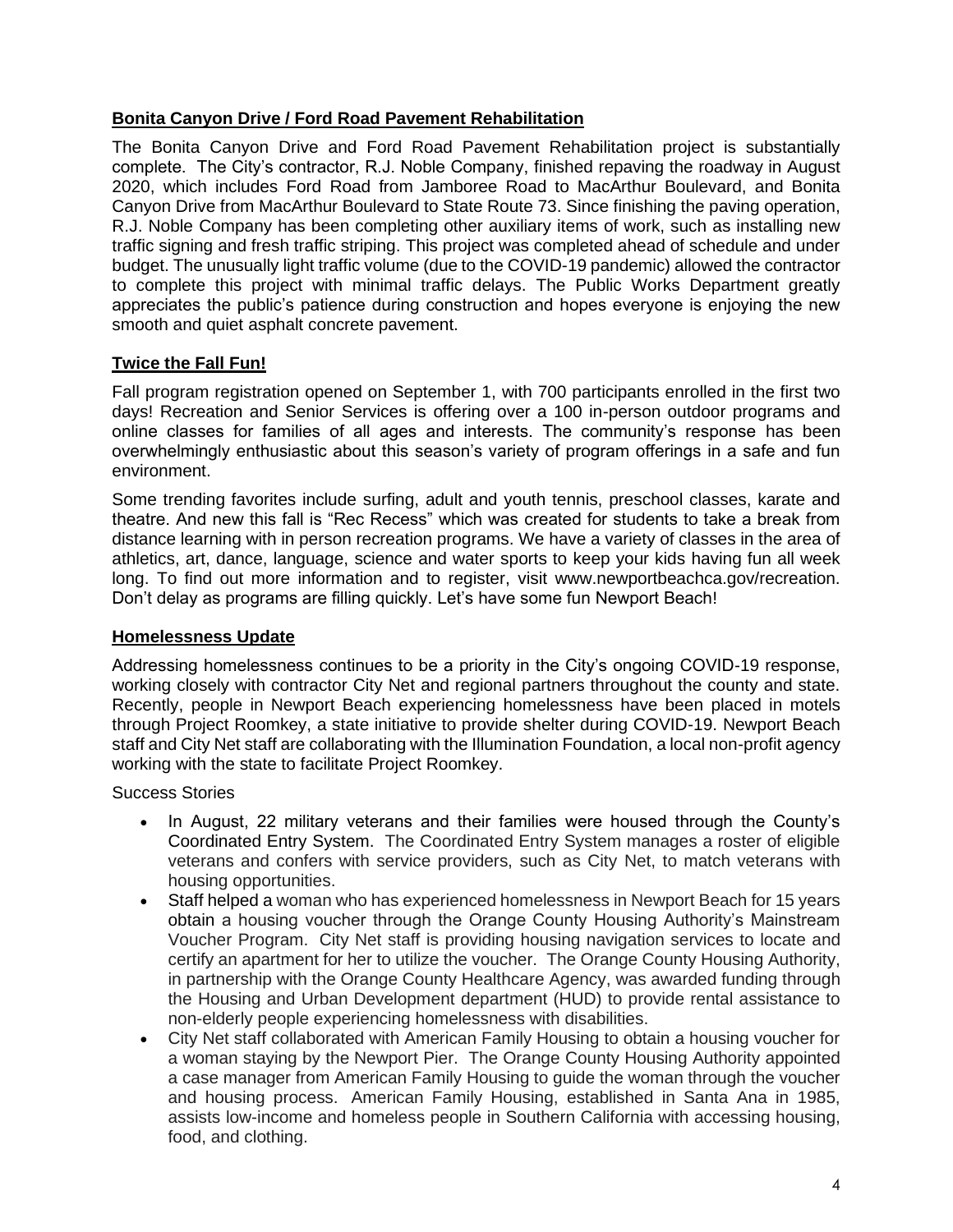- The Homeless Liaison Officer and City Net staff collaborated with the County's Psychiatric Emergency Response Team (PERT) last week to engage with people with mental health issues. PERT staff are mental health clinicians who ride along with assigned law enforcement officers to address mental health related calls in the assigned city. PERT conducts risk assessments, initiates involuntary hospitalizations when necessary, and provides resources and education. The program also provides outreach and follow-up services to ensure linkage to ongoing services. The PERT hotline is (866) 830- 6011. PERT may be accessed 24 hours a day, 7 days a week, year-round. Services are provided in several languages.
- Five people in Newport Beach were enrolled into City Net services. City Net staff completed Vulnerability Index Intake Assessments for each. The assessments are used to screen clients to determine proper placement in the County's Continuum of Care system. Some assessment factors include age, health issues, and length of time being unsheltered. Case managers will follow up with the clients to provide housing assessments and prepare documentation for housing. One of the people received a referral to a substance abuse treatment facility.
- The Homeless Liaison Officer and City Net staff assisted a woman with obtaining a new photo ID at the DMV, which will allow her to access County and State services in the future.
- City Net staff placed a man staying by the Newport Transportation Center into Project Roomkey and coordinated transportation to the motel. Staff continues to provide him with housing assistance and case management.
- City Net staff continues to provide support and case management to several elderly people sheltering in motels while they await placement into permanent, supportive housing.

The City Net hotline number is (714) 451-6198. Those who call the hotline may leave a detailed voicemail message for themselves or others in need and City Net staff will respond within 48 hours. For immediate assistance call the County's Crisis Prevention Hotline at (877) 7-CRISIS or (877) 727-4747. To enroll in Project Roomkey, call (714) 834-3000.

#### <span id="page-4-0"></span>**Insider's Guide for the Newport Beach City Council Meeting on September 8, 2020**

Our next City Council meeting is Tuesday, September 8. Items that may be of interest are highlighted below. The entire agenda, and all reports, can be viewed [here.](https://www.newportbeachca.gov/Home/Components/Calendar/Event/54215/72)

There will be a Study Session at **4 p.m**.

The Newport Beach City Council is seeking community input on a next phase of updates to the City's short-term lodging ordinance as proposed by the Council Ad Hoc Committee. While no action will be taken, the Council is inviting participation from members of the community, including short-term lodging permit holders. Comments can be provided by email, phone or in person at the Newport Beach Community Room. Additional details will be posted by Friday at [newportbeachca.gov/agendas.](https://www.newportbeachca.gov/government/open-government/agendas-minutes)

The Regular Meeting begins at **6 p.m.** and the following are items of note:

On the Consent Calendar is:

- A Resolution to accept grant funding to replace the City's five Vessel Sewage Pump Out Stations. These stations are heavily used in our harbor and having clean and working stations helps protect our water quality. The grant is for 75% of the cost, or just over \$79,000.
- The Eastbluff neighborhood will be getting improved streetlights. These new lights will enhance the look and safety in the neighborhood.
- The Fire Department is requesting approval for the replacement of two fire engines that have reached the end of their useful life.
- The Friends of the Newport Beach Library have generously donated \$200,000 to the library for a variety of library materials. We are grateful for this great support group who helps make the Library world class.